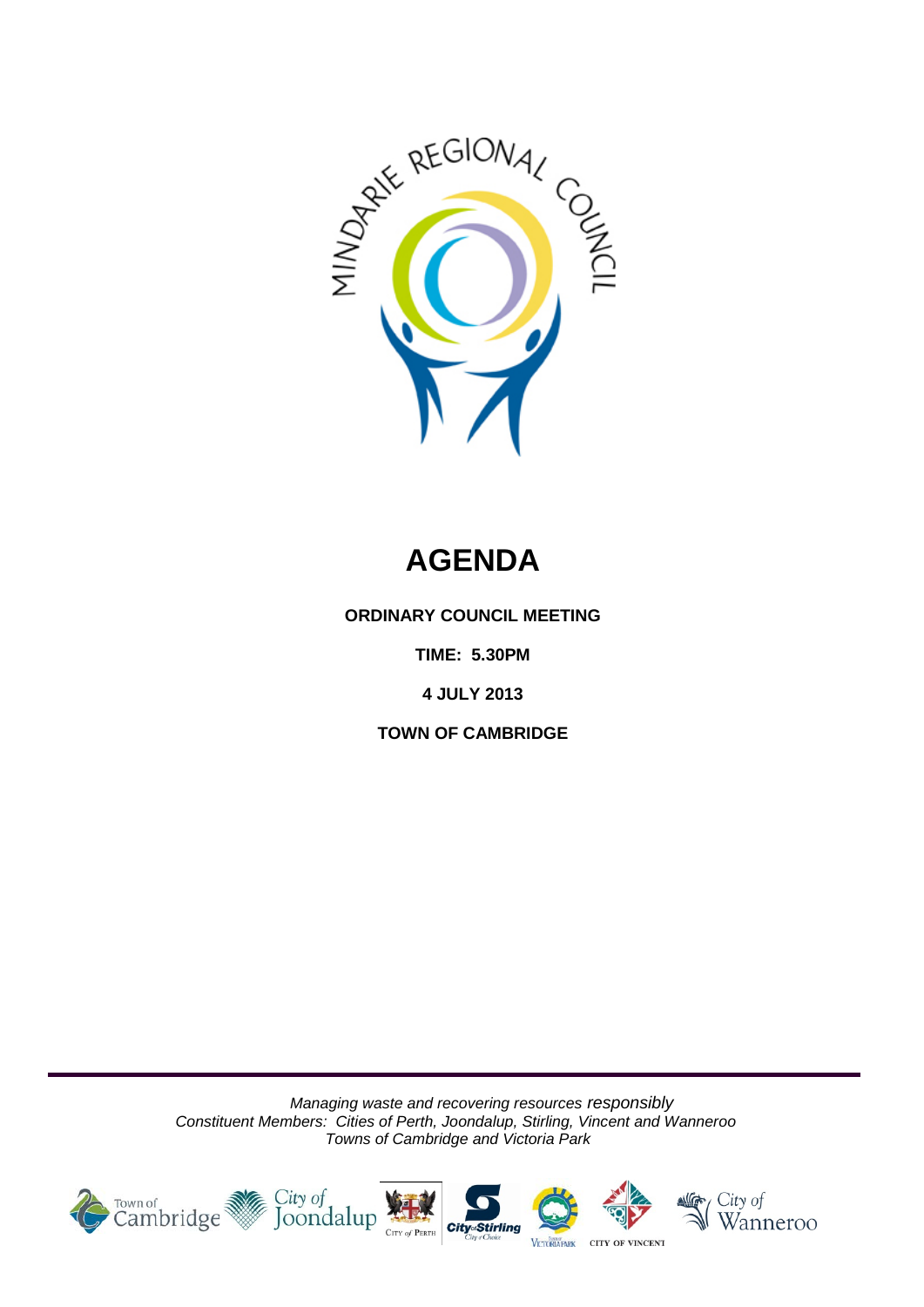## **MINDARIE REGIONAL COUNCIL NOTICE OF MEETING**

14 June 2013

Councillors of the Mindarie Regional Local Government are advised that an Ordinary Meeting of the Council will be held in the Council Chambers of the Town of Cambridge, 1 Bold Park Drive, Floreat, at 5.30pm on Thursday 4 July 2013.

The agenda pertaining to the meeting is attached.

Your attendance is respectfully requested.

**BRIAN CALLANDER** Chief Executive Officer

## **MINDARIE REGIONAL COUNCIL - MEMBERSHIP**

- Cr R Fishwick JP (Russ) **Chair** City of Joondalup<br>Cr J Bissett (John) **Deputy Chair** Town of Victoria Park Cr J Bissett (John) – **Deputy Chair** Cr S Withers (Simon) Town of Cambridge Cr K Hollywood (Kerry) City of Joondalup<br>
Cr R Butler (Rob) Cr R Butler (Rob) Cr R Butler (Rob) City of Perth<br>
Cr D Boothman (David) City of Stirling Cr D Boothman (David) City of Stirling<br>
Cr S Cooke (Sharon) City of Stirling Cr S Cooke (Sharon) City of Stirling<br>
Cr J Robbins (Jason) City of Stirling<br>
City of Stirling Cr J Robbins (Jason) City of Stirling<br>
Cr B Stewart (Bill) Cr B Stewart (Bill) Cr B Stewart (Bill) Cr A MacTiernan (Alannah) City of Vincent<br>
Cr L Gray JP (Laura) Cr L Gray City of Wanneroo Cr L Gray JP (Laura) Cr D Newton JP (Dot) City of Wanneroo
	-

NB: Although some Councils have nominated alternate members, it is a requirement that a Council carries a specific resolution for each occasion that the alternate member is to act.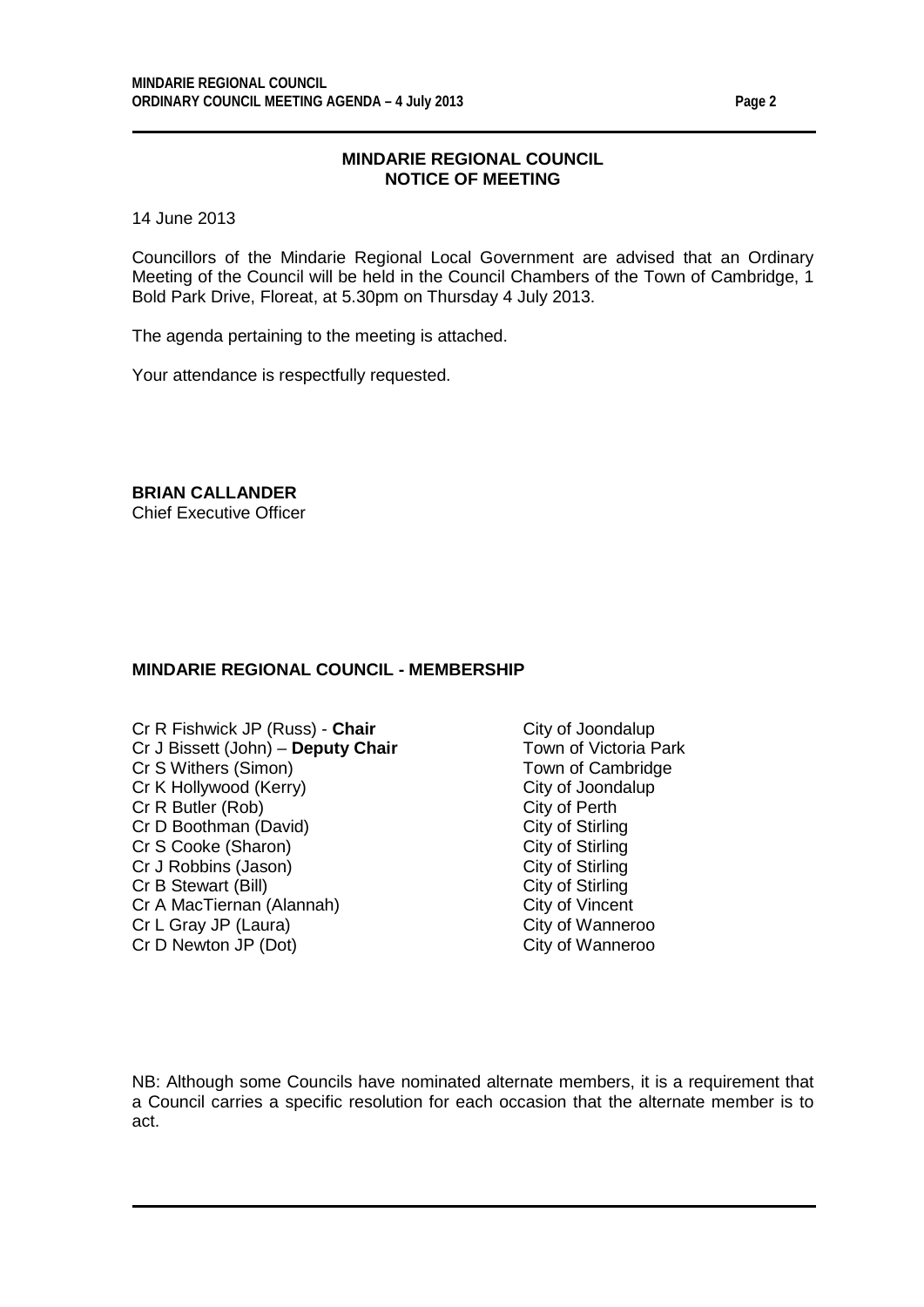# **CONTENTS**

| 1  | DECLARATION OF OPENING / ANNOUNCEMENT OF VISITORS 4                               |
|----|-----------------------------------------------------------------------------------|
| 2  |                                                                                   |
| 3  |                                                                                   |
| 4  |                                                                                   |
| 5  |                                                                                   |
| 6  |                                                                                   |
| 7  |                                                                                   |
| 8  |                                                                                   |
| 9  |                                                                                   |
| 10 |                                                                                   |
|    |                                                                                   |
|    |                                                                                   |
| 11 |                                                                                   |
|    | 11.1 Financial Statements for the periods ended 31 March 2013 and 30 April 2013 6 |
|    | 11.2 List of payments made for the months ended 31 March 2013 and 30 April 2013 8 |
|    | 11.3 Mindarie Regional Council Standing Orders Amendment Local Law 2013 9         |
|    |                                                                                   |
| 12 |                                                                                   |
| 13 | MOTIONS OF WHICH PREVIOUS NOTICE HAS BEEN GIVEN17                                 |
| 14 |                                                                                   |
| 15 | QUESTIONS BY MEMBERS OF WHICH DUE NOTICE HAS BEEN GIVEN17                         |
| 16 | MATTERS FOR WHICH THE MEETING MAY BE CLOSED TO THE PUBLIC17                       |
| 17 |                                                                                   |
| 18 |                                                                                   |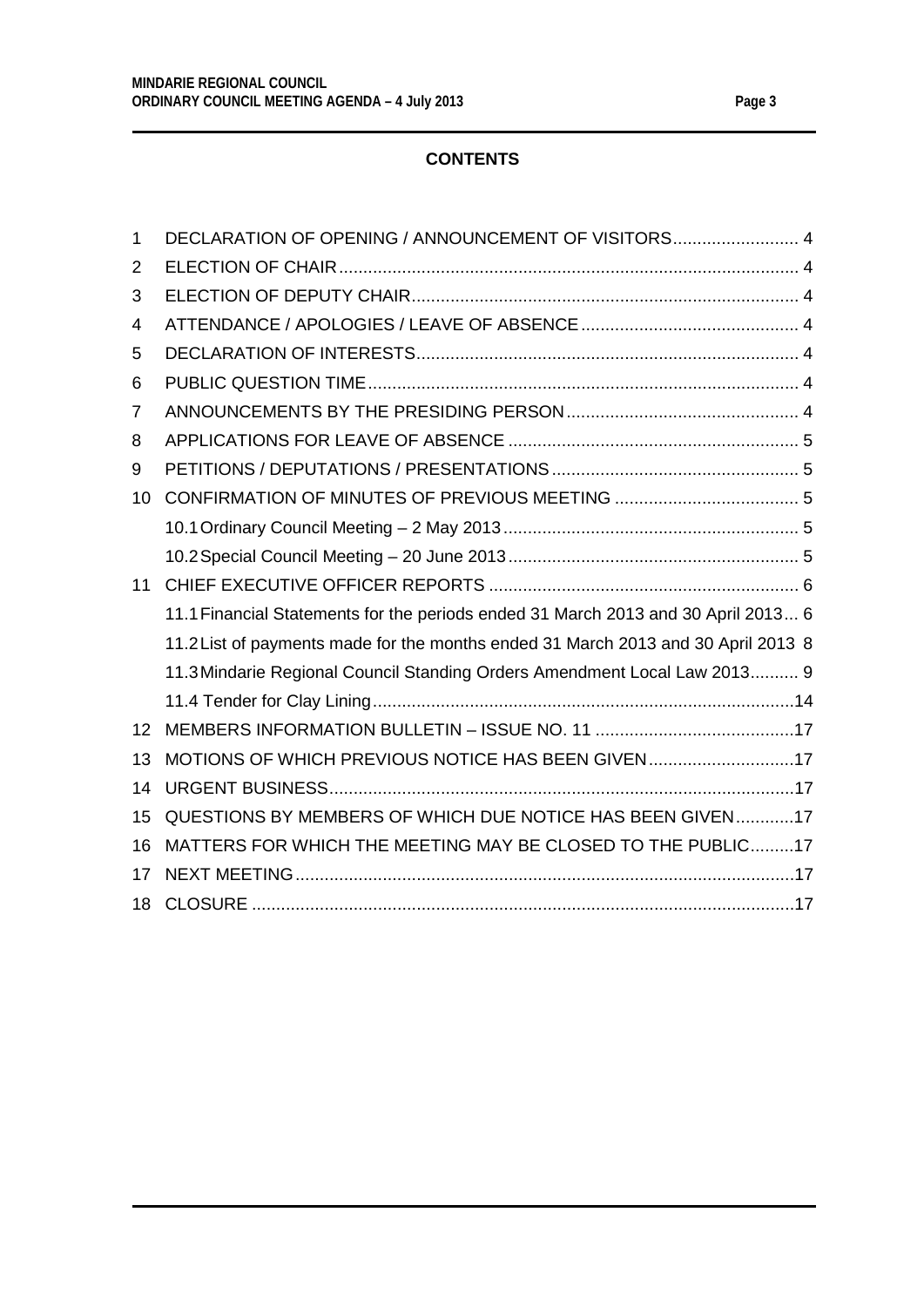Prior to the commencement of the meeting, Councillors will be required to make the required declaration of office as a councillor of the Mindarie Regional Council. The prescribed form for that purpose is enclosed.

## <span id="page-3-0"></span>**1 DECLARATION OF OPENING / ANNOUNCEMENT OF VISITORS**

The CEO will open the meeting.

## <span id="page-3-1"></span>**2 ELECTION OF CHAIR**

*(Nominations for the office of Chairman close at 5.30 pm on 4 July 2013.)*  The CEO will conduct the election of Chairman

The Councillor elected will be required to make the required declaration of office as the Chairman of MRC.

## <span id="page-3-2"></span>**3 ELECTION OF DEPUTY CHAIR**

*(Nominations for the office of Deputy Chairman close at 5.30 pm on 4 July 2013.)*  The Chairman will conduct the election of Deputy Chairman. The Councillor elected will be required to make the required declaration of office as the Deputy Chairman of MRC.

## <span id="page-3-3"></span>**4 ATTENDANCE / APOLOGIES / LEAVE OF ABSENCE**

#### <span id="page-3-4"></span>**5 DECLARATION OF INTERESTS**

Declaration of Financial/Conflict of Interest to be recorded prior to dealing with each item.

*Disclosure of Financial and Proximity Interests*

- *(a) Members must disclose the nature of their interest in matters to be discussed at the meeting. (Section 5.65 of the Local Government Act 1995).*
- *(b) Employees must disclose the nature of their interest in reports or advice when giving the report or advice to the meeting. (Sections 5.70 and 5.71 of the Local Government Act 1995).*

#### *Disclosure of Interest Affecting Impartiality*

*(a) Members and staff must disclose their interest in matters to be discussed at*  the meeting in respect of which the member or employee has given or will *give advice.*

# <span id="page-3-5"></span>**6 PUBLIC QUESTION TIME**

## <span id="page-3-6"></span>**7 ANNOUNCEMENTS BY THE PRESIDING PERSON**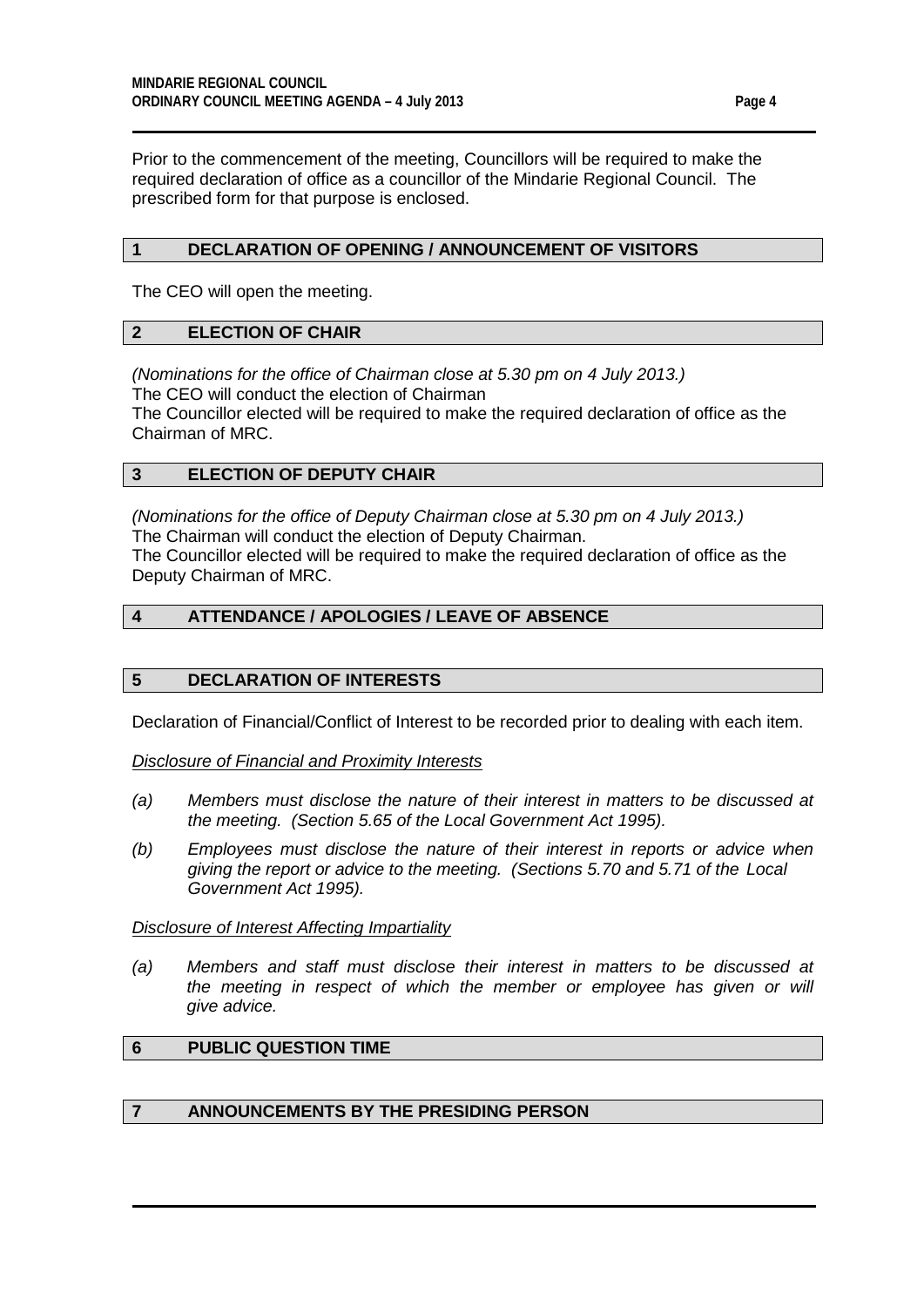# <span id="page-4-0"></span>**8 APPLICATIONS FOR LEAVE OF ABSENCE**

## <span id="page-4-1"></span>**9 PETITIONS / DEPUTATIONS / PRESENTATIONS**

## <span id="page-4-2"></span>**10 CONFIRMATION OF MINUTES OF PREVIOUS MEETING**

#### <span id="page-4-3"></span>**10.1 ORDINARY COUNCIL MEETING – 2 MAY 2013**

The Minutes of the Ordinary Council Meeting held on 2 May 2013 have been printed and circulated to members of the Council.

#### **RESPONSIBLE OFFICER RECOMMENDATION**

**That the Minutes of the Ordinary Council Meeting of Council held on 2 May 2013 be confirmed as a true record of the proceedings.**

## <span id="page-4-4"></span>**10.2 SPECIAL COUNCIL MEETING – 20 JUNE 2013**

The Minutes of the Special Council Meeting held on 20 June 2013 have been printed and circulated to members of the Council.

## **RESPONSIBLE OFFICER RECOMMENDATION**

**That the Minutes of the Special Council Meeting of Council held on 20 June 2013 be confirmed as a true record of the proceedings.**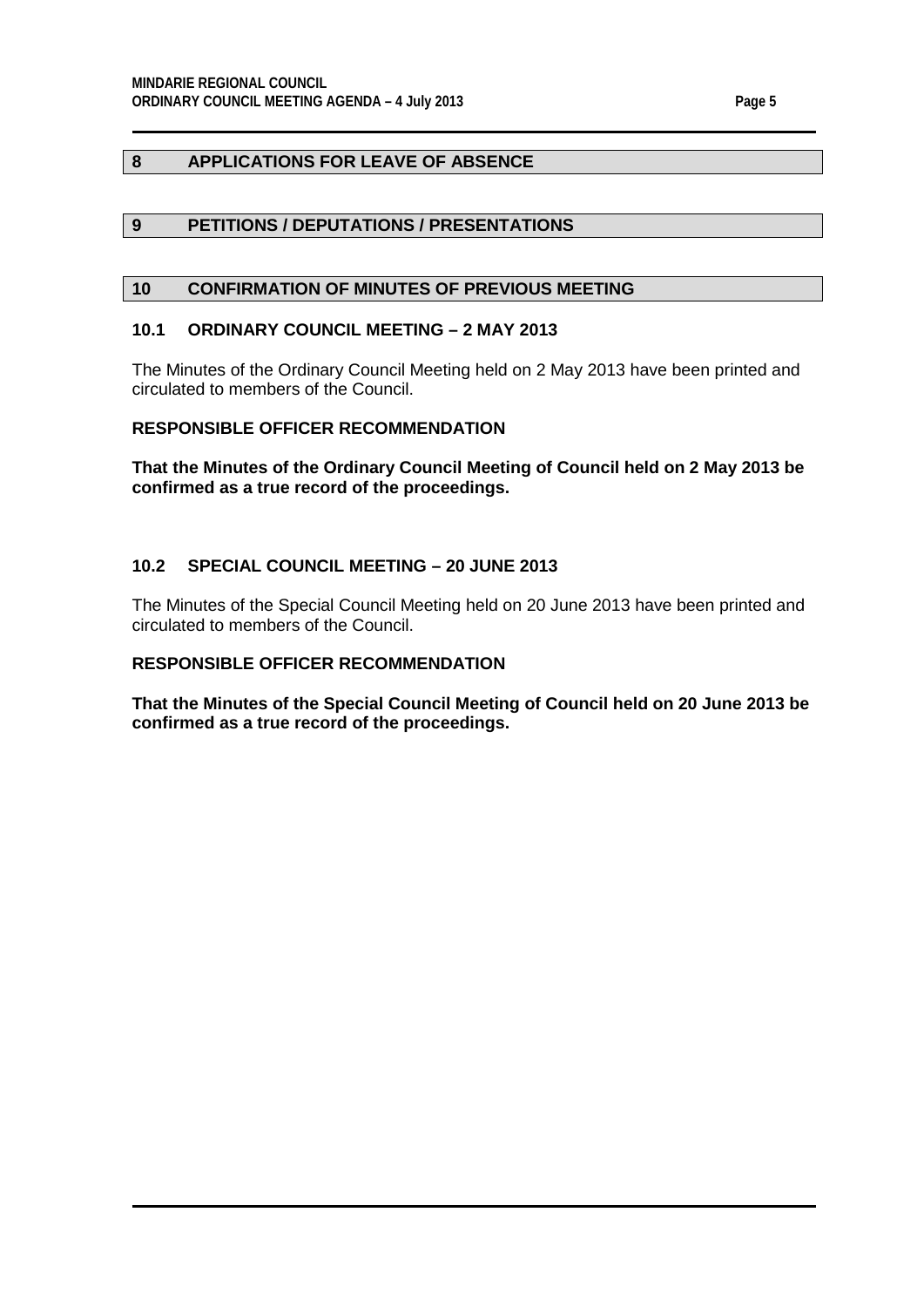## <span id="page-5-0"></span>**11 CHIEF EXECUTIVE OFFICER REPORTS**

<span id="page-5-1"></span>

| 11.1                        | <b>FINANCIAL STATEMENTS FOR THE PERIODS ENDED</b><br>31 MARCH 2013 AND 30 APRIL 2013 |
|-----------------------------|--------------------------------------------------------------------------------------|
| File No:                    | <b>FIN/5-03</b>                                                                      |
| Appendix(s):                | <b>Appendix No. 1</b><br><b>Appendix No. 2</b><br><b>Appendix No. 3</b>              |
| Date:                       | <b>10 June 2013</b>                                                                  |
| <b>Responsible Officer:</b> | <b>Gunther Hoppe</b>                                                                 |

#### **SUMMARY**

The purpose of this report is to provide financial reporting in line with statutory requirements which provides useful information to stakeholders of the Council.

## **BACKGROUND**

Reporting requirements are defined by Financial Management Regulations 34 of the Local Government (Financial Management) Regulations 1996.

The financial statements presented for each month consist of:

- Operating Statement by Nature Combined
- Operating Statement by Nature RRF Only
- Operating Statement by Function
- Statement of Financial Activity
- Statement of Reserves
- Statement of Financial Position
- Statement of Investing Activities
- Information on Borrowings
- Tonnage Report

#### **DETAIL**

The Financial Statements attached are for the months ended 31 March 2013 and 30 April 2013 and are attached at **Appendix No. 1 and 2** to this Item. The Tonnage Report for the 10 months to 30 April 2013 is attached at **Appendix No. 3.**

The complete suite of Financial Statements which includes the Operating Statements, Statement of Financial Position, Statement of Financial Activity and other related information are reported on a monthly basis.

The estimates for Provisions for Amortisation of Cell Development, Capping and Post Closure expenditure are based on the estimated rates per tonne calculated with reference to estimated excavation cost of various stages of the landfill and the life of the landfill. An adjustment is made (if necessary) at the end of the year based on actual tonnages on a survey carried out to assess the "air space" remaining and other relevant information.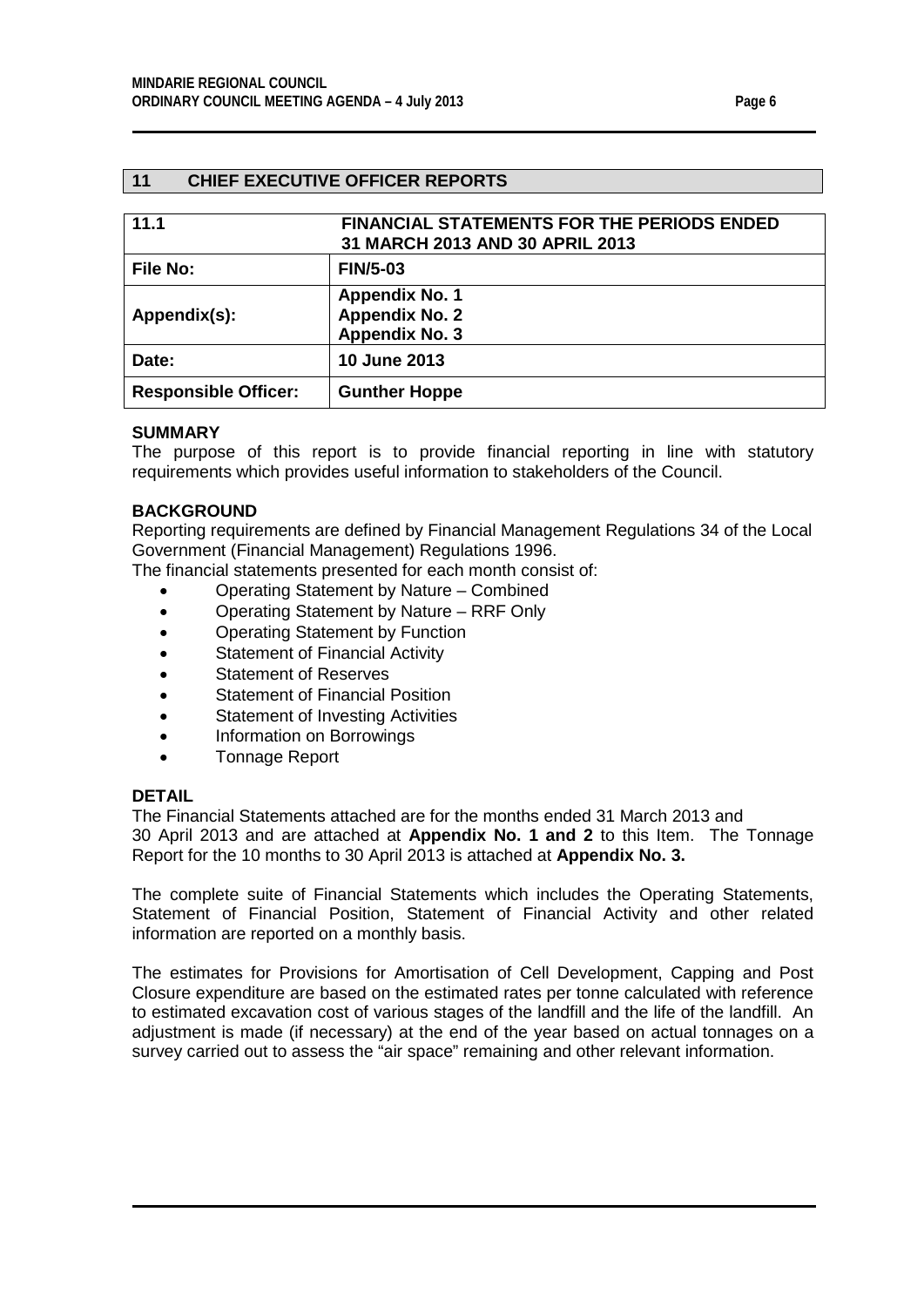|                                    | <b>Actual</b> | <b>Budget</b> (a) | Variance   |
|------------------------------------|---------------|-------------------|------------|
|                                    |               |                   |            |
| Tonnes – Members                   | 205,347       | 206,572           | (1,225)    |
| Tonnes - Others                    | 32,404        | 35,999            | (3,595)    |
| <b>TOTAL TONNES</b>                | 237,751       | 242,571           | (4,820)    |
|                                    | \$            | \$                | \$         |
| Revenue - Members                  | 27,216,389    | 27,436,264        | (219, 875) |
| Revenue - Other                    | 7,157,260     | 7,411,480         | (254, 220) |
| <b>TOTAL REVENUE</b>               | 34,373,649    | 34,847,744        | (474, 095) |
| <b>Expenses</b>                    | 34,818,079    | 35,578,178        | 760,099    |
| Loss/(profit) on sale of<br>assets | 5,909         | 6,845             | 936        |
| <b>NET DEFICIT</b>                 | (450,338)     | (737,279)         | 286,940    |

## Summary of results for the year to 30 April 2013

*(a) this is based on the revised budget adopted in March 2013.*

#### **VOTING REQUIREMENT**

Simple Majority

# **RESPONSIBLE OFFICER RECOMMENDATION**

**That the Financial Statements set out in Appendix No. 1 and 2 for the months ended 31 March 2013 and 30 April 2013, respectively, be received.**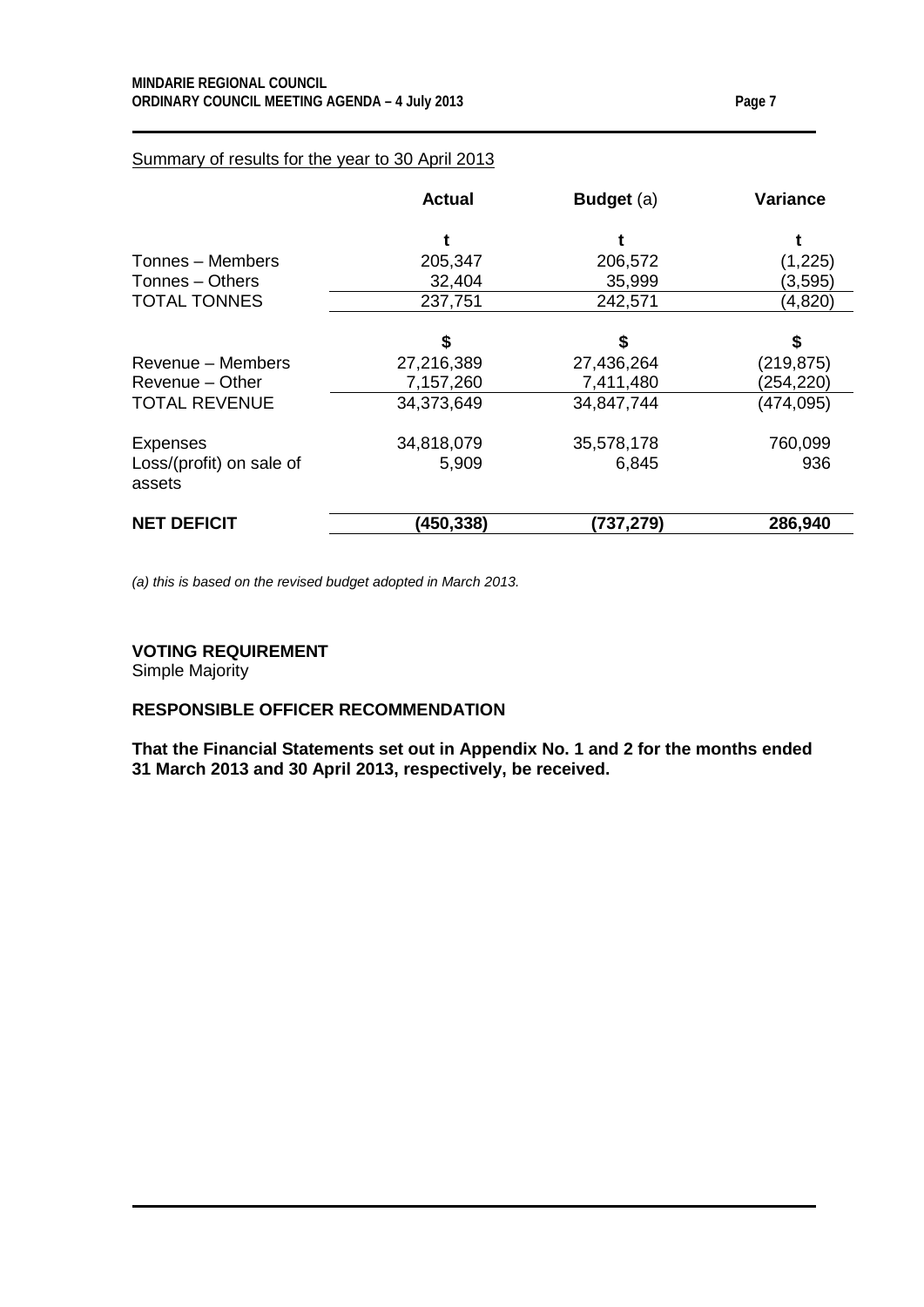<span id="page-7-0"></span>

| 11.2                        | LIST OF PAYMENTS MADE FOR THE MONTHS ENDED<br>31 MARCH 2013 AND 30 APRIL 2013 |
|-----------------------------|-------------------------------------------------------------------------------|
| <b>File No:</b>             | <b>FIN/5-03</b>                                                               |
| Appendix(s):                | <b>Appendix No. 4</b><br><b>Appendix No. 5</b>                                |
| Date:                       | <b>12 June 2013</b>                                                           |
| <b>Responsible Officer:</b> | <b>Gunther Hoppe</b>                                                          |

## **SUMMARY**

The purpose of this report is to provide details of payments made during the periods identified. This is in line with the requirement under the delegated authority to the Chief Executive Officer (CEO), that a list of payments made from the Municipal Fund since the last Ordinary Council meeting be presented to Council.

## **COMMENT**

The lists of payments for the months ended 31 March 2013 and 30 April 2013 are at **Appendix 4 and 5** to this Item and are presented to Council for noting. Payments have been made in accordance with the delegated authority to the CEO which allows payments to be made between meetings. At the Ordinary Council Meeting held on 5 July 2012, the Council delegated to the CEO the exercise of its power to make payments from the Municipal Fund. In order to satisfy the requirements of Clause 13(2) of the Local Government (Financial Management) Regulations, a list of payments made must be submitted to the next Council meeting following such payments.

It should be noted that generally all payments are GST inclusive and the Mindarie Regional Council is able to claim this tax as an input credit when GST remittances are made each month to the Australian Tax Office.

| <b>Months Ended</b> | <b>Account</b>           | <b>Vouchers</b>                             | Amount                                                           |
|---------------------|--------------------------|---------------------------------------------|------------------------------------------------------------------|
| 31 March 2013       | <b>General Municipal</b> | Cheques<br><b>EFT</b><br>DP<br><b>Total</b> | \$86,929.80<br>\$388,000.67<br>\$2,460,945.66<br>\$2,935,876.13  |
| 30 April 2013       | <b>General Municipal</b> | Cheques<br><b>EFT</b><br>DP<br><b>Total</b> | \$101,947.69<br>\$308,496.07<br>\$3,408,115.45<br>\$3,818,559.21 |

#### **VOTING REQUIREMENT**

Simple Majority

## **RESPONSIBLE OFFICER RECOMMENDATION**

**That the list of payments made under delegated authority to the Chief Executive Officer, for the months ended 31 March 2013 and 30 April 2013 be noted.**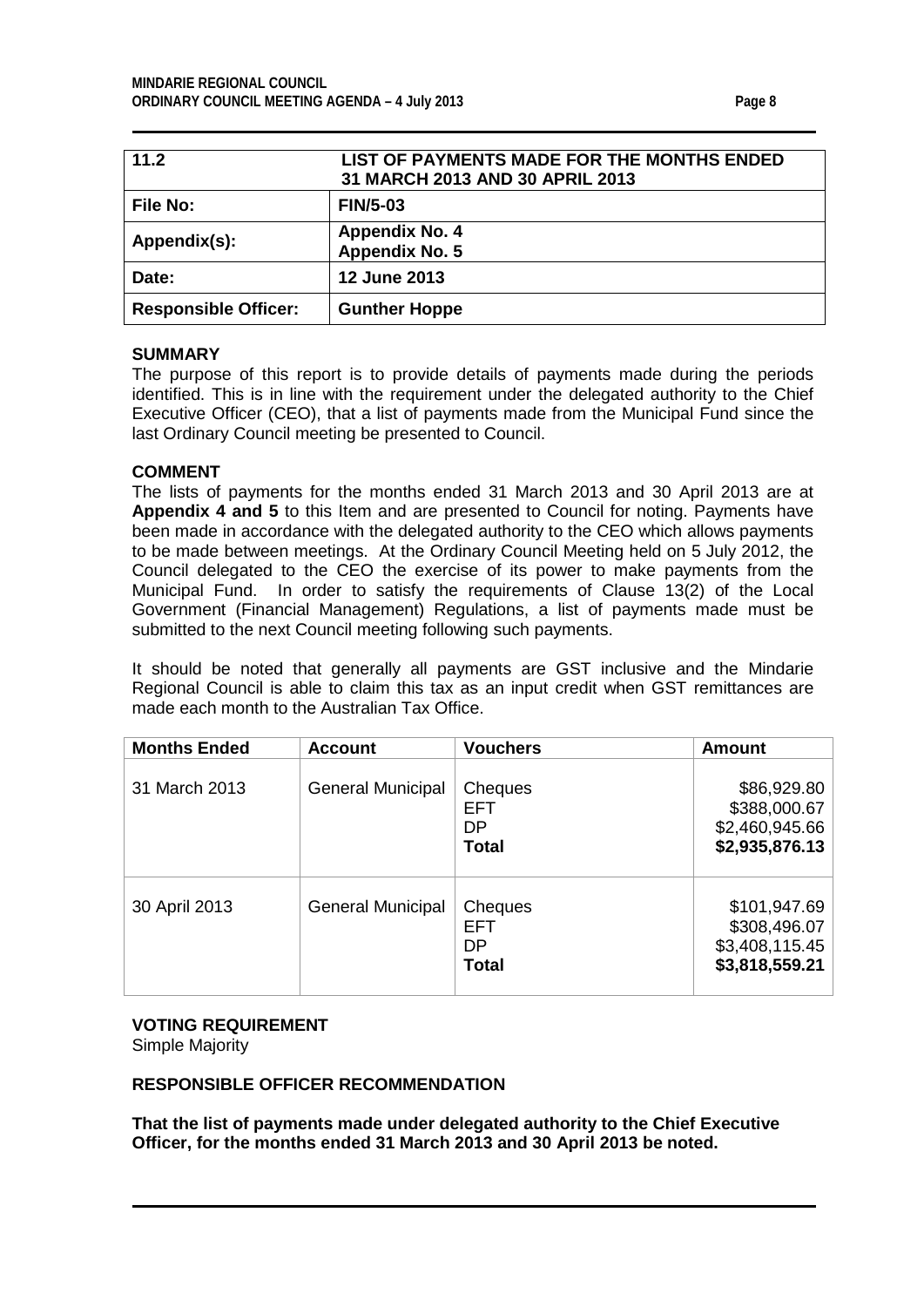<span id="page-8-0"></span>

| 11.3                        | <b>MINDARIE REGIONAL COUNCIL STANDING ORDERS</b><br><b>AMENDMENT LOCAL LAW 2013</b> |
|-----------------------------|-------------------------------------------------------------------------------------|
| <b>File No:</b>             | LAW/6                                                                               |
| Appendix(s):                | Appendix No. 6                                                                      |
| Date:                       | <b>11 June 2013</b>                                                                 |
| <b>Responsible Officer:</b> | <b>Brian Callander</b>                                                              |

#### **SUMMARY**

Seeking Council's approval to make the Mindarie Regional Council's (MRC) Standing Orders Amendment Local Law 2013.

## **BACKGROUND**

The Joint Standing Committee on Delegated Legislation (the Committee) considered the Amendment Local Law at its meeting on 14 May 2012 and resolved to write to the MRC regarding a potential procedural defect in the making of the Amendment Local Law. The Committee noted that information provided by MRC reveals s.3.12(3) of the *Local Government Act 1995 (the Act)* was not followed in the prescribed sequential process demanded of s.3.12.

The information revealed that the MRC gave State-wide public notice on 14 December 2011 but:

- Did not give a copy of the proposed local law to the Department of Local Government until a month later, whereas the Act stipulates that this must be done "*as soon as the notice is given";* and
- Did not give a copy of the State-wide public notice to the Minister pursuant to s.3.12(3)(b) of the Act.

The Committee resolved to place a 'protective' *Notice of Motion* to disallow the Amendment Local Law in the Legislative Council on 14 June 2012. On 19 June 2012 the Committee requested the MRC to provide to them, in writing confirmation of the above. The MRC responded to the Committee on 16 July 2012 confirming that the information was correct.

The Committee advised MRC on the 3 December 2012 that the MRC Standing Orders Amendment Local Law 2012 was disallowed by the Legislative Council on 27 September 2012 and requested information as to what steps the Council is undertaking to re-make the Amendment Local Law. The MRC responded to the Committee on 3 December 2012 advising that the proposed MRC Standing Orders Amendment Local Law 2013 will be presented to the next available Ordinary Council meeting scheduled for 7 March 2013.

The purpose and effect of the amended Local Law reads as follows:

The **purpose** of the amendment is to delete subclause 5.9(3).

The **effect** of the amendment is to remove the power of the presiding person to rule that a member must not speak again on a matter.

#### **DETAIL**

On 7 March 2013, the Council resolved to give Statewide public notice of its proposal to amend the MRC Standing Orders 2010.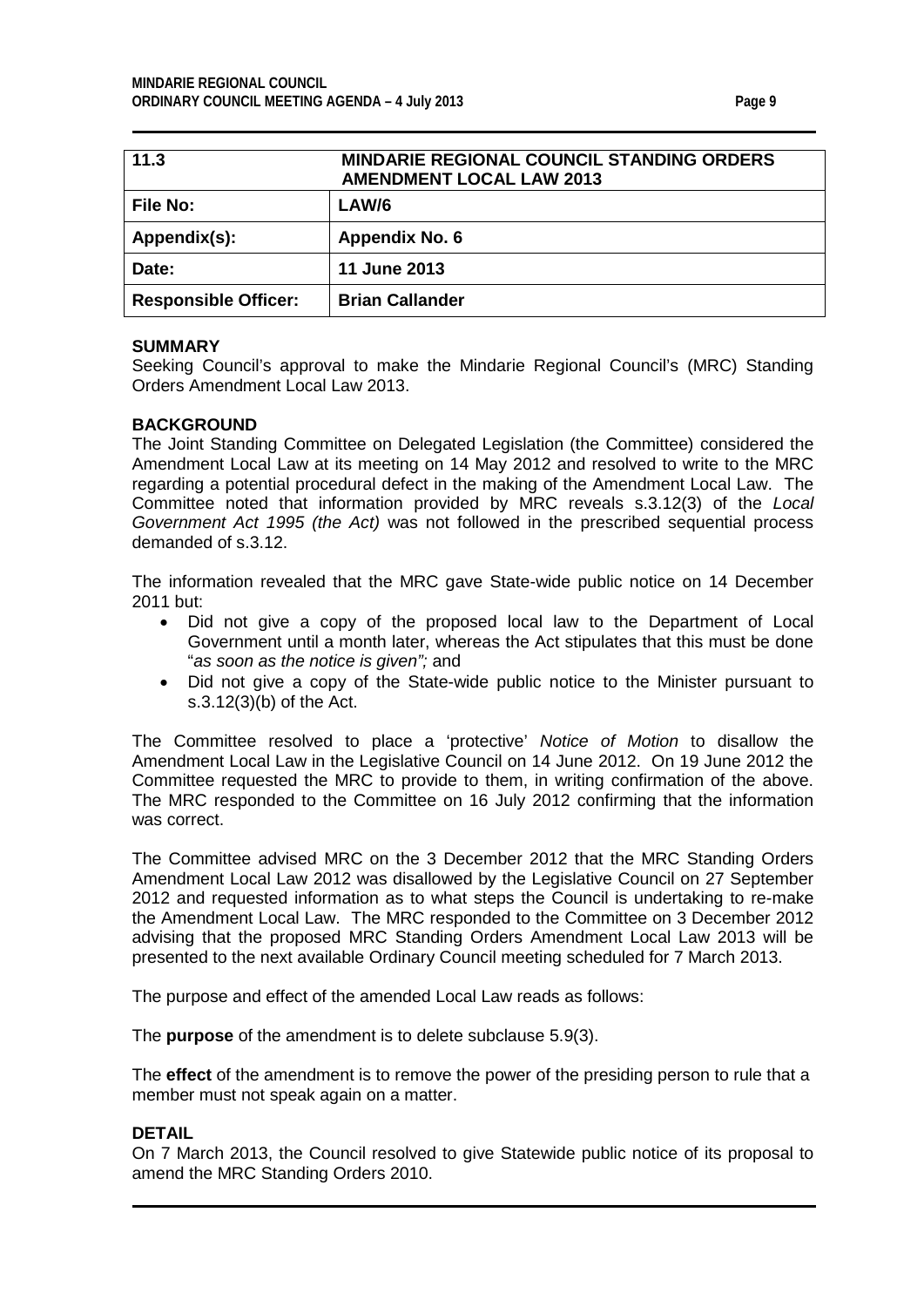Subsequently, Statewide public notice was given of the proposed Amendment Local Law in the West Australian on 16 March 2013. No submissions were received.

On the 22 April 2013 the Department of Local Government provided comments on the proposed amendments to this local law as follows:

*"In the enactment clause, it is suggested the word "Amendment" after the phrase "the following" be deleted."* 

The Department of Local Government has requested a minor change to the local law requiring the first paragraph of the local law to be changed by deleting the word *"Amendment"* after the words *"the following". As this change* is not significantly different from what was proposed the change is supportable.

The MRC Standing Orders Amendment Local Law 2013 has been prepared by the MRC Administration taking into account the comments from the Department of Local Government and is at **Appendix No. 6.**

#### **CONSULTATION**

As required by the Local Government Act 1995 a copy of the proposed local law was provided to the Minister for Local Government.

#### **STATUTORY ENVIRONMENT**

The process for amending the text of a Local Law is covered in s3.12 of the *Local Government Act 1995*, which reads as follows:

#### *"3.12. Procedure for making local laws*

- *(1) In making a local law a local government is to follow the procedure described in this section, in the sequence in which it is described.*
- *(2) At a council meeting the person presiding is to give notice to the meeting of the purpose and effect of the proposed local law in the prescribed manner.*
- *(3) The local government is to —*
	- *(a) give Statewide public notice stating that —*
		- *(i) the local government proposes to make a local law the purpose and effect of which is summarized in the notice;*
		- *(ii) a copy of the proposed local law may be inspected or obtained at any place specified in the notice; and*
		- *(iii) submissions about the proposed local law may be made to the local government before a day to be specified in the notice, being a day that is not less than 6 weeks after the notice is given;*
	- *(b) as soon as the notice is given, give a copy of the proposed local law and a copy of the notice to the Minister and, if another Minister administers the Act under which the local law is proposed to be made, to that other Minister; and*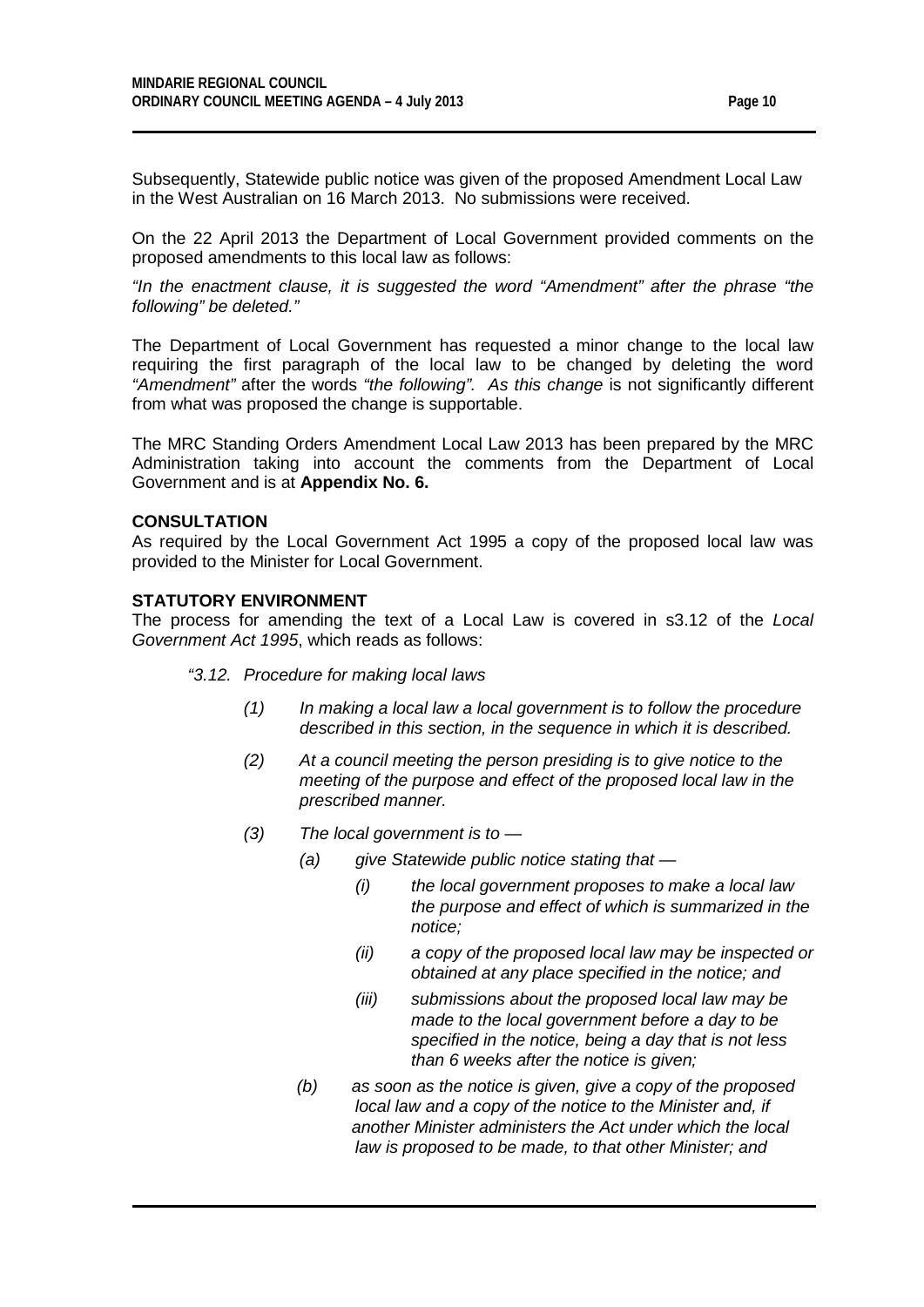- *(c) provide a copy of the proposed local law, in accordance with the notice, to any person requesting it.*
- *(3a) A notice under subsection (3) is also to be published and exhibited as if it were a local public notice.*
- *(4) After the last day for submissions, the local government is to consider any submissions made and may make the local law\* as proposed or make a local law\* that is not significantly different from what was proposed.*

*\* Absolute majority required.*

- *(5) After making the local law, the local government is to publish it in the Gazette and give a copy of it to the Minister and, if another Minister administers the Act under which the local law is proposed to be made, to that other Minister.*
- *(6) After the local law has been published in the Gazette the local government is to give local public notice —*
	- *(a) stating the title of the local law;*
	- *(b) summarizing the purpose and effect of the local law (specifying the day on which it comes into operation); and*
	- *(c) advising that copies of the local law may be inspected or obtained from the local government's office.*
- *(7) The Minister may give directions to local governments requiring them to provide to the Parliament copies of local laws they have made and any explanatory or other material relating to them.*
- *(8) In this section —*

*making in relation to a local law, includes making a local law to amend the text of, or repeal, a local law.*

## *3.13. Procedure where significant change in proposal*

*If during the procedure for making a proposed local law the local government decides to make a local law that would be significantly different from what it first proposed, the local government is to recommence the procedure.*

#### *3.14. Commencement of local laws*

- *(1) Unless it is made under section 3.17, a local law comes into operation on the 14th day after the day on which it is published in the Gazette or on such later day as may be specified in the local law.*
- *(2) A local law made under section 3.17 comes into operation on the day on which it is published in the Gazette or on such later day as may be specified in the local law.*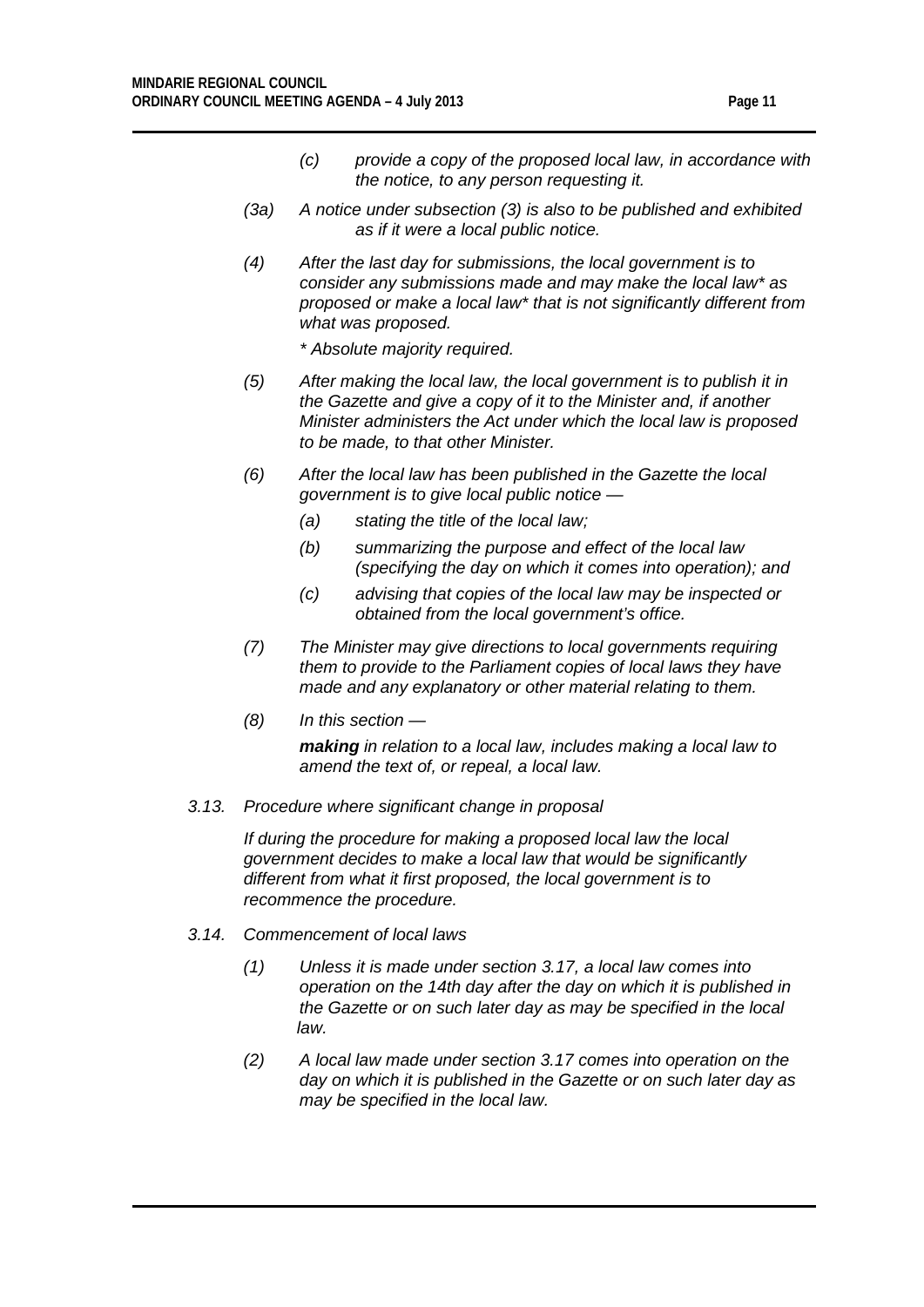*3.15. Local laws to be publicized*

*A local government is to take reasonable steps to ensure that the inhabitants of the district are informed of the purpose and effect of all of its local laws.*

- *3.16. Periodic review of local laws*
	- *(1) Within a period of 8 years from the day when a local law commenced or a report of a review of the local law was accepted under this section, as the case requires, a local government is to carry out a review of the local law to determine whether or not it considers that it should be repealed or amended.*
	- *(2) The local government is to give Statewide public notice stating that —*
		- *(a) the local government proposes to review the local law;*
		- *(b) a copy of the local law may be inspected or obtained at any place specified in the notice; and*
		- *(c) submissions about the local law may be made to the local government before a day to be specified in the notice, being a day that is not less than 6 weeks after the notice is given.*
	- *(2a) A notice under subsection (2) is also to be published and exhibited as if it were a local public notice.*
	- *(3) After the last day for submissions, the local government is to consider any submissions made and cause a report of the review to be prepared and submitted to its council.*
	- *(4) When its council has considered the report, the local government may determine\* whether or not it considers that the local law should be repealed or amended.*
		- *\* Absolute majority required."*

# **POLICY IMPLICATIONS**

Nil

**FINANCIAL IMPLICATIONS** Nil

# **STRATEGIC IMPLICATIONS**

The Standing Orders Local Law ensures that the official meetings held by the MRC are conducted in an orderly and proper manner.

## **COMMENT**

The Committee has advised the MRC of the disallowance of the Amendment Local Law and requested information as to what steps the MRC is undertaking to re-make the Amendment Local Law. To enact an amendment to a Local Law requires the same process as if a new Local Law was being enacted. The Council at a meeting on 7 March 2013 endorsed the Mindarie Regional Council Standing Orders Amendment Local Law and confirmed its purpose and effect and authorised it be advertised Statewide as required by s.3.12 (3) of the *Local Government Act 1995*.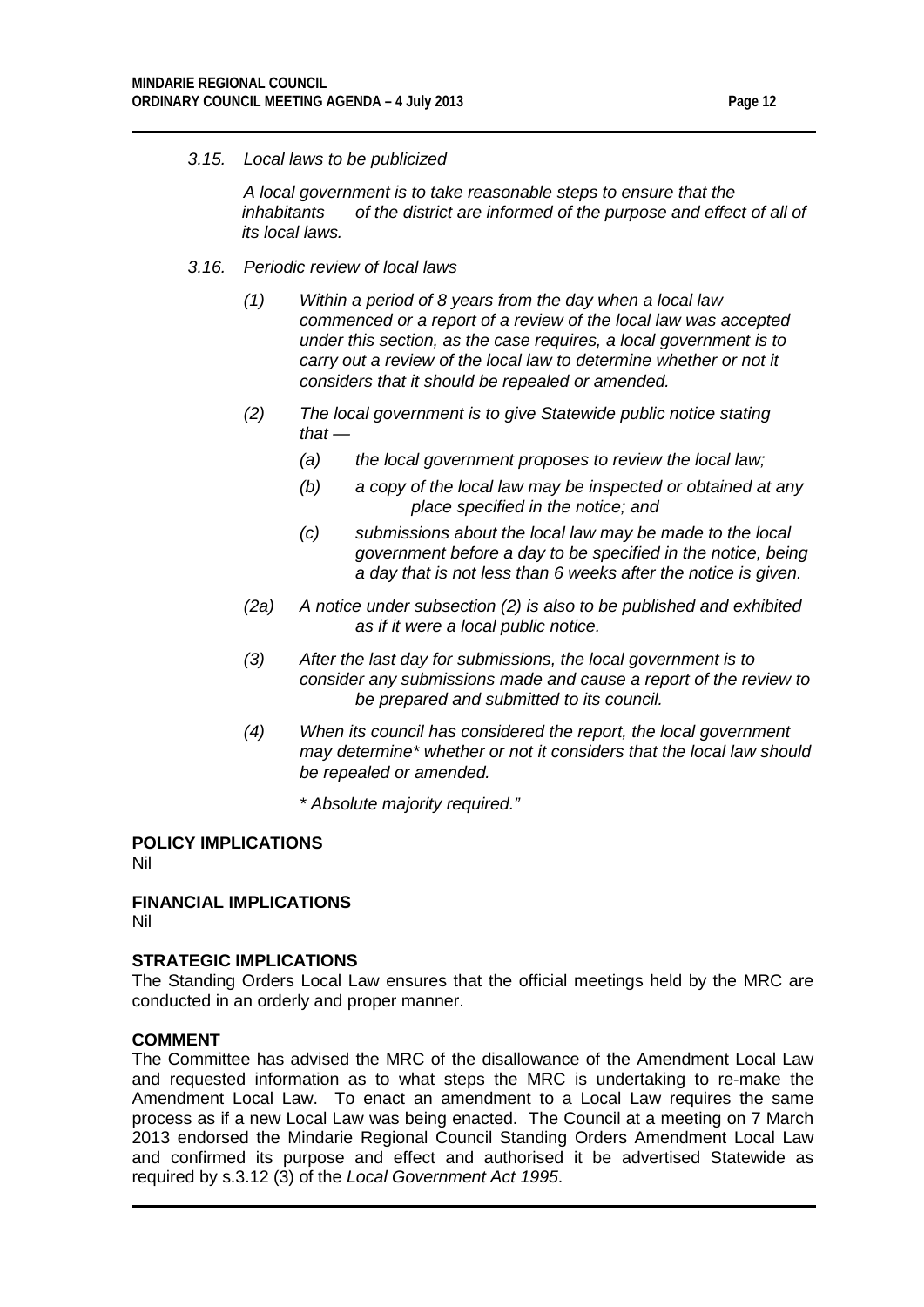As required by s.3.12 (4) of the *Local Government Act 1995* the Council is now required to consider and may make the local law proposed or make the local law that is not significantly different from what was proposed.

## **VOTING REQUIREMENT**

Absolute Majority

## **RESPONSIBLE OFFICER RECOMMENDATION**

- **A. That Council proceed to make the Mindarie Regional Council Standing Orders Amendment Local Law 2013 as set out in Appendix No. 6. (Absolute Majority Required)**
- **B. That Council:**
	- **1. publishes the local law detailed in (A) above in the Government Gazette;**
	- **2. provide, once the local law has been published in (1) above, the following:**
		- **a. a copy of the local law to the Minister for Local Government: and**
		- **b. local public notice stating the title of the local law, summarising its purpose and effect and where copies are available for inspection.**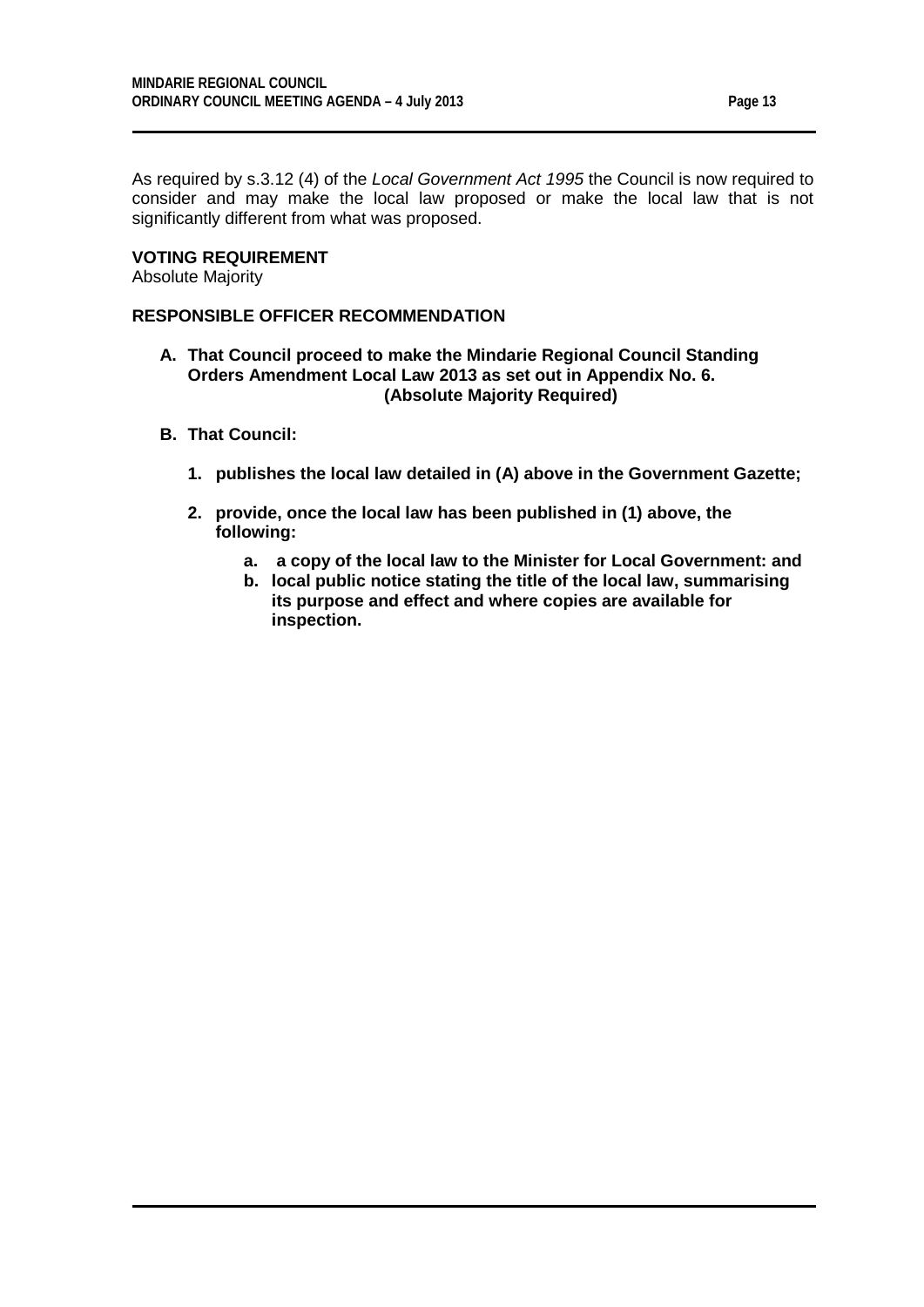<span id="page-13-0"></span>

| 11.4                        | <b>TENDER FOR CLAY LINING</b> |
|-----------------------------|-------------------------------|
| <b>File No:</b>             | <b>WST/195</b>                |
| Appendix(s):                | Nil                           |
| Date:                       | <b>17 June 2013</b>           |
| <b>Responsible Officer:</b> | <b>CEO</b>                    |

## **SUMMARY**

Seeking endorsement of successful tenderer for the clay lining of Stage 2 Phase 3 of the Tamala Park landfill.

#### **BACKGROUND**

The Mindarie Regional Council (MRC) at its meeting on the 2 May 2013 authorised by resolution the tendering for the clay lining to Stage 2 Phase 3 of the landfill at Tamala Park. The resolution of Council reads as follows:-

## *"That:*

- *1. The tendering for the clay lining to Stage 2 Phase 3 of the landfill at Tamala Park be authorised;*
- *2. \$1.5Million be set aside in the 2013/14 Budget for the first year of the project detailed in (1) above;*
- *3. The funds required detailed in (2) above to be funded from borrowings and included in the 2013/14 Budget; and*
- *4. The response to, and consideration of, the tenders be the subject of a separate report to Council at its meeting on 4 July 2013."*

The tender was advertised in the West Australian on Saturday 4 May 2013 indicating the closing date as Friday 31 May 2013 at 2.00pm. The tender box at the administration of the MRC at 1700 Marmion Avenue was opened at the time and date described in the advertisement. Two tenders were received one from Ertech and the other from Coalcliff Plant Hire.

#### **DETAIL**

A panel of three being the Chief Executive Officer, Brian Callander, the Director of Corporate Services, Gunther Hoppe and Consultant, Ian Watkins assessed the tenders against the criteria set in the Request for Tender. The criteria reads as follows:-

| A. Relevant Experience                                                                 | <b>Weighting 20%</b> |
|----------------------------------------------------------------------------------------|----------------------|
| a. Provide details of similar work undertaken.                                         |                      |
| b. Provide scope of the Tenderer's involvement including details of outcomes.          |                      |
| c. Provide details of issues that arose during the project and how these were managed. |                      |
| d. Demonstrate competency and proven track record of achieving outcomes.               |                      |
| e. Project Reference Sheet                                                             |                      |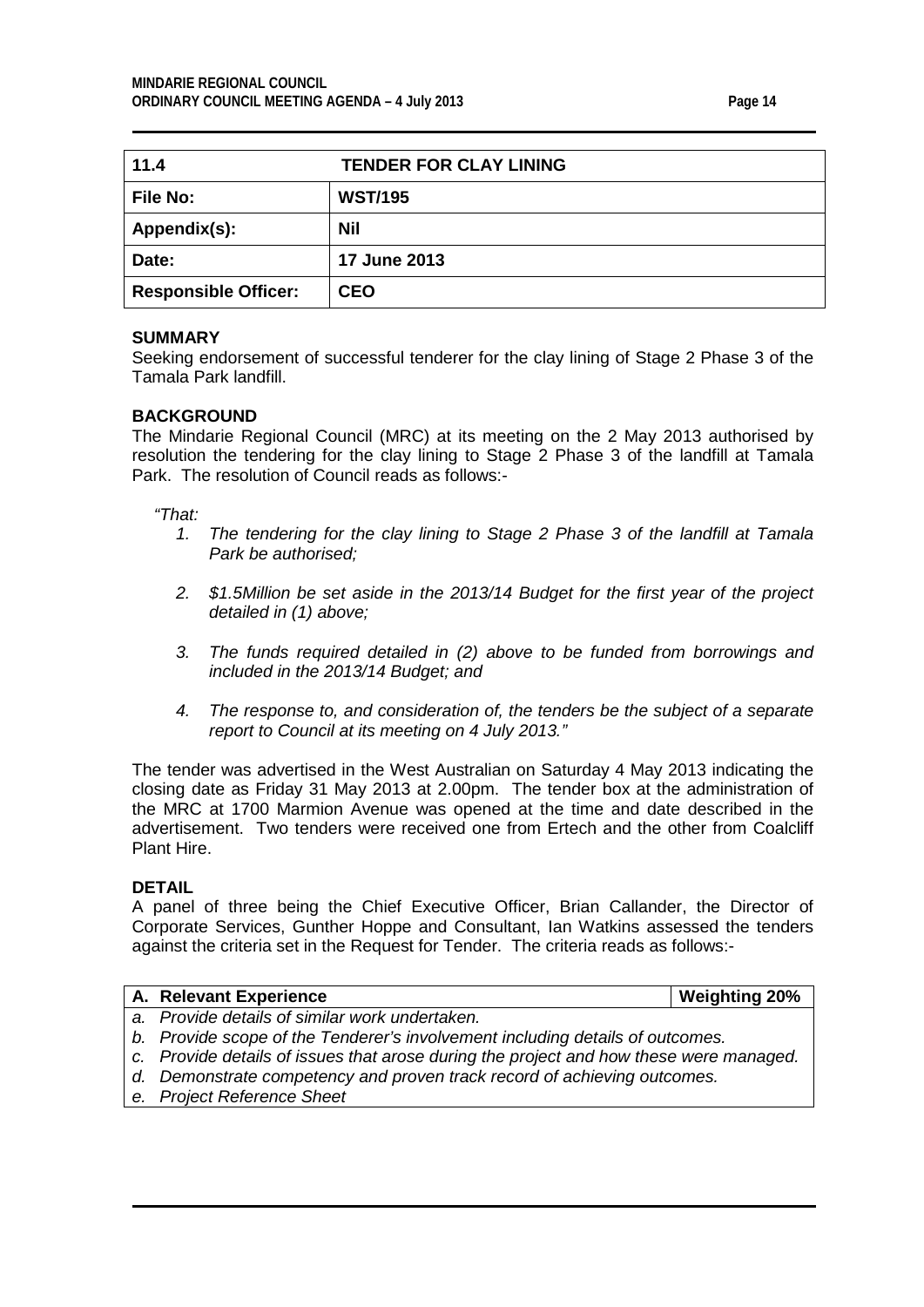|                           | <b>B. Key Personnel Skills and Experience</b>                                                                                                                                                                                                                                                                                                         | <b>Weighting 15%</b> |  |
|---------------------------|-------------------------------------------------------------------------------------------------------------------------------------------------------------------------------------------------------------------------------------------------------------------------------------------------------------------------------------------------------|----------------------|--|
| a.<br>b.                  | The Tenderer's role in the performance of the Contract.<br>Curriculum vitae of key staff inclusive of membership to any professional or business<br>association, qualifications etc.                                                                                                                                                                  |                      |  |
| $\mathcal{C}$ .           | Level of relevant experience of site based staff and equipment operators                                                                                                                                                                                                                                                                              |                      |  |
|                           | Supply any other relevant details in an attachment and label it "Key Personnel Skills                                                                                                                                                                                                                                                                 |                      |  |
|                           | and Experience".                                                                                                                                                                                                                                                                                                                                      |                      |  |
|                           | <b>C. Tenderer's Resources</b>                                                                                                                                                                                                                                                                                                                        | <b>Weighting 15%</b> |  |
| a.<br>b.                  | Plant, equipment and materials.<br>Any contingency measures or backup of resources including personnel (where                                                                                                                                                                                                                                         |                      |  |
|                           | applicable).                                                                                                                                                                                                                                                                                                                                          |                      |  |
| C.                        | Safety Record.                                                                                                                                                                                                                                                                                                                                        |                      |  |
| $d_{\cdot}$               | Resources Schedule.                                                                                                                                                                                                                                                                                                                                   |                      |  |
|                           | As a minimum, Tenderers should provide a current commitment schedule and<br>plant/equipment schedule in an attachment and label it "Tenderer's Resources".                                                                                                                                                                                            |                      |  |
|                           | D. Demonstrated Understanding                                                                                                                                                                                                                                                                                                                         | <b>Weighting 20%</b> |  |
| a.<br>b.<br>$C_{r}$<br>d. | The process for sourcing and selecting the nominated clay source(s).<br>The process for the delivery of the Goods/Services.<br>Training processes (if required).<br>Demonstrated understanding of the Scope of Work.<br>Supply details and provide an outline of your proposed methodology in an attachment<br>labelled "Demonstrated Understanding". |                      |  |
|                           | <b>E.</b> Tendered Price                                                                                                                                                                                                                                                                                                                              | <b>Weighting 30%</b> |  |

The tenders were considered by the panel to be conforming. The contract value of the tenders are detailed in the following table:

| <b>TENDERERS</b>     | <b>CONTRACT VALUE (\$) GST Excluded</b> |
|----------------------|-----------------------------------------|
| <b>ERTECH</b>        | 1,395,192                               |
| COALCLIFF PLANT HIRE | *1,027,729                              |

\*Coalcliff Plant Hire tender price was adjusted for assessment purposes. Two prices in Coalcliff's schedule valued at \$30,123 were not within the scope of this stage of the work. As such the panel assessed Coalcliff's submission using the reduced price of \$997,606. This also ensured that the tenders were assessed on a like for like basis.

The following table provides the weighted overall score of the tender panel as assessed against the criteria for each of the tenders submitted.

| <b>Panel Member</b>    | <b>Ertech (Weighted Score)</b> | <b>Hire</b><br><b>Coalcliff</b><br><b>Plant</b> |
|------------------------|--------------------------------|-------------------------------------------------|
|                        |                                | (Weighted Score)                                |
| <b>Brian Callander</b> | 62.5                           | 50                                              |
| <b>Gunther Hoppe</b>   | 81                             | 59.5                                            |
| Ian Watkins            | 65.5                           | 54                                              |
| <b>TOTAL</b>           | 209                            | 176                                             |

**CONSULTATION** Nil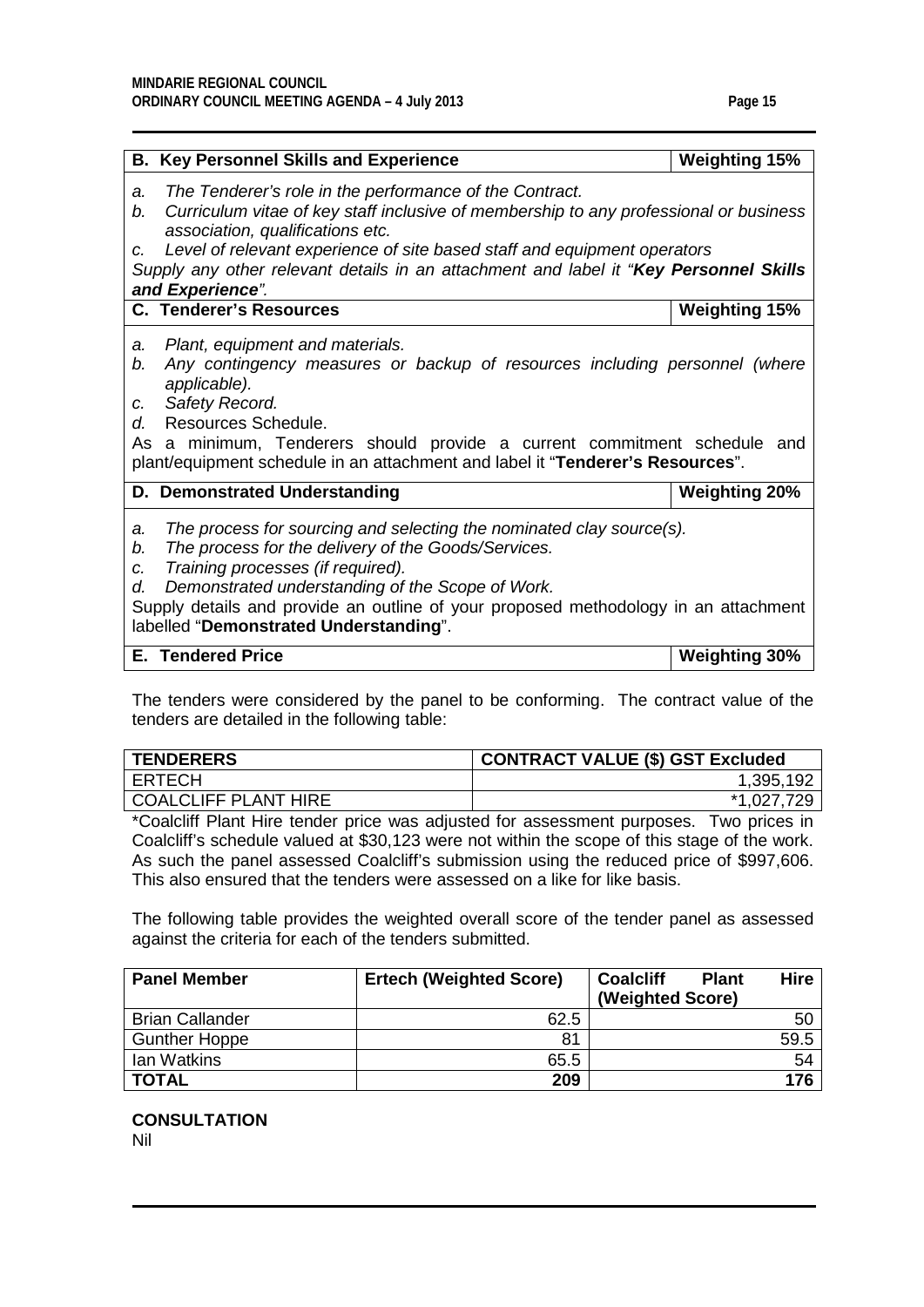The tender process was conducted in accordance with the Local Government (Functions and General) Regulations 1996

# **POLICY IMPLICATIONS**

Nil

## **FINANCIAL IMPLICATIONS**

The project will continue for a period of five years and has two one year options, which will require varying budget amounts in each of the years of the project. Year 1 being in 2013/14 has a budget allocation of \$1,500,000 to be funded from borrowings. This amount substantially covers the cost of this stage of the project.

In addition to the tender cost there will be two further costs associated with this project. The first being a contingency of 5% (\$67,500) of the project cost per annum. This is to cover any additional work not anticipated in the tender. The second cost is \$40,000 for the provision of a superintendent for this project.

## **STRATEGIC IMPLICATIONS**

Nil

## **COMMENT**

The tender price varies by approximately 40% with Coalcliff's submission being \$397,586 less than Ertech's. The Panel however considered the criteria closely and notwithstanding the vast price differential, which favoured Coalcliff in the score weighting Ertech scored higher in all other criteria. As such the panel had no hesitation in recommending Ertech Pty Ltd be awarded the tender for the clay lining of stage 2 phase 3 of the landfill at Tamala Park.

## **VOTING REQUIREMENT**

Simple Majority

## **RESPONSIBLE OFFICER RECOMMENDATION**

**That:**

- **1. Ertech Pty Ltd be awarded the tender, at a value of \$1,395,192 excluding GST, for the clay lining to stage 2 phase 3 of the landfill at Tamala Park.**
- **2. Funds of \$40,000 excluding GST be set aside for a Project Superintendent or the project.**
- **3. A Contingency of 5% of the awarded tender price, being \$67,500 be set aside for the project.**
- **4. The use of the contingency detailed in be delegated to the Chief Executive Officer**
- **5. The tender value, Project Superintendent Costs and Contingency sum totalling \$1,502,692 be funded from borrowings as contained in the 2013/14 budget of the Mindarie Regional Council.**